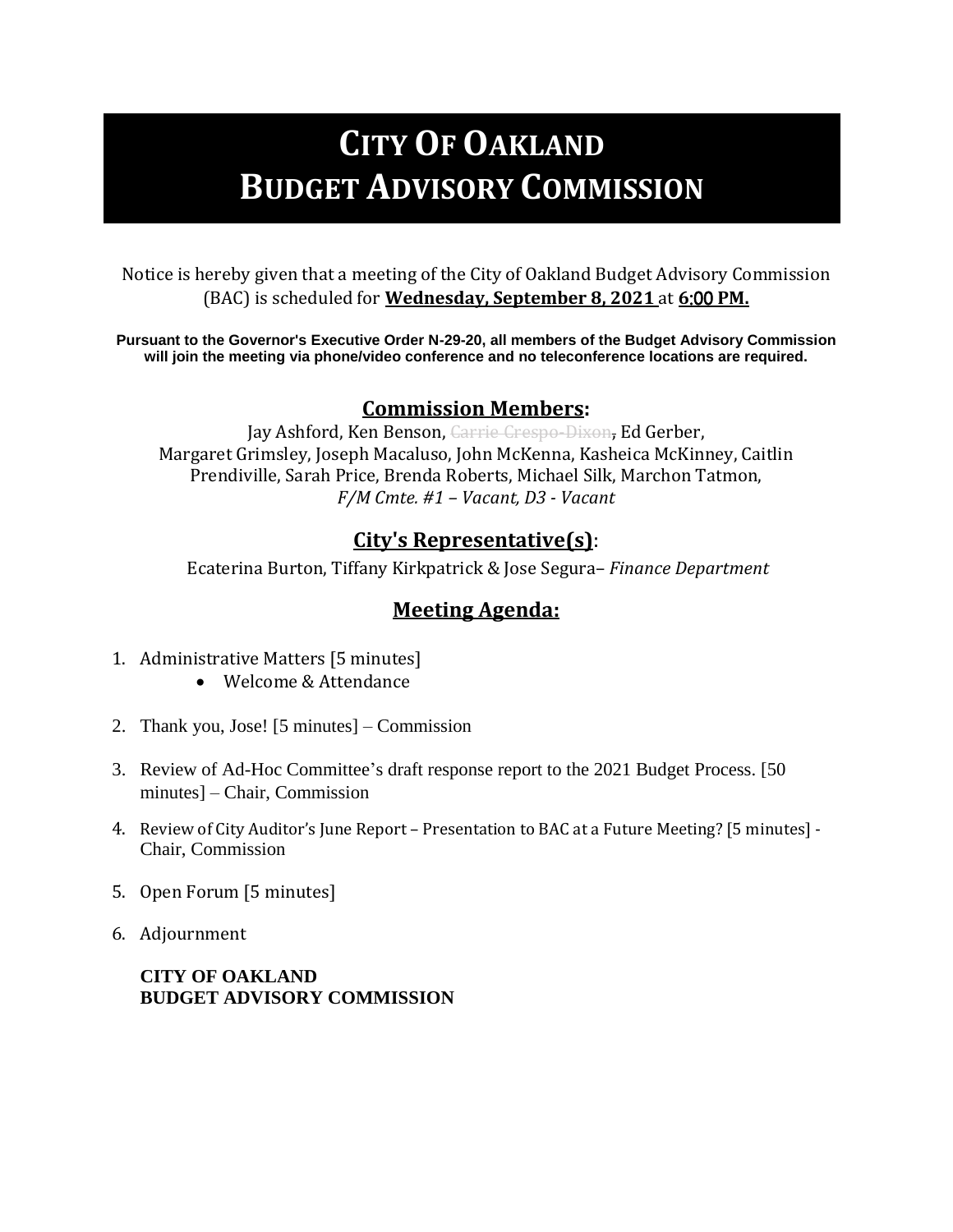Hi there,

You are invited to a Zoom webinar.

When: Sep 8, 2021 06:00 PM Pacific Time (US and Canada) Every month on the Second Wed, until Dec 8, 2021, 4 occurrence(s) Sep 8, 2021 06:00 PM Oct 13, 2021 06:00 PM Nov 10, 2021 06:00 PM Dec 8, 2021 06:00 PM

Please download and import the following iCalendar (.ics) files to your calendar system.

Monthly: [https://us06web.zoom.us/webinar/tZwvc-](https://us06web.zoom.us/webinar/tZwvc-GppjsrGdeDzVJweJ27RISzRboh3_T_/ics?icsToken=98tyKuGgrD8iG9yVsRqERpw-AI-gWevxiGJcjadYuAXTKTdWSFGhBMtxKIB9H9CD)[GppjsrGdeDzVJweJ27RISzRboh3\\_T\\_/ics?icsToken=98tyKuGgrD8iG9yVsRqERpw-AI](https://us06web.zoom.us/webinar/tZwvc-GppjsrGdeDzVJweJ27RISzRboh3_T_/ics?icsToken=98tyKuGgrD8iG9yVsRqERpw-AI-gWevxiGJcjadYuAXTKTdWSFGhBMtxKIB9H9CD)[gWevxiGJcjadYuAXTKTdWSFGhBMtxKIB9H9CD](https://us06web.zoom.us/webinar/tZwvc-GppjsrGdeDzVJweJ27RISzRboh3_T_/ics?icsToken=98tyKuGgrD8iG9yVsRqERpw-AI-gWevxiGJcjadYuAXTKTdWSFGhBMtxKIB9H9CD)

Topic: Meeting of the City of Oakland Budget Advisory Commission (BAC)

Please click the link below to join the webinar:

<https://us06web.zoom.us/j/88248180133>

Or One tap mobile :

US: +16699006833,,88248180133# or +13462487799,,88248180133#

Or Telephone:

Dial(for higher quality, dial a number based on your current location):

 US: +1 669 900 6833 or +1 346 248 7799 or +1 253 215 8782 or +1 929 205 6099 or +1 301 715 8592 or +1 312 626 6799

Webinar ID: 882 4818 0133

International numbers available:<https://us06web.zoom.us/u/kb7h2BZS87>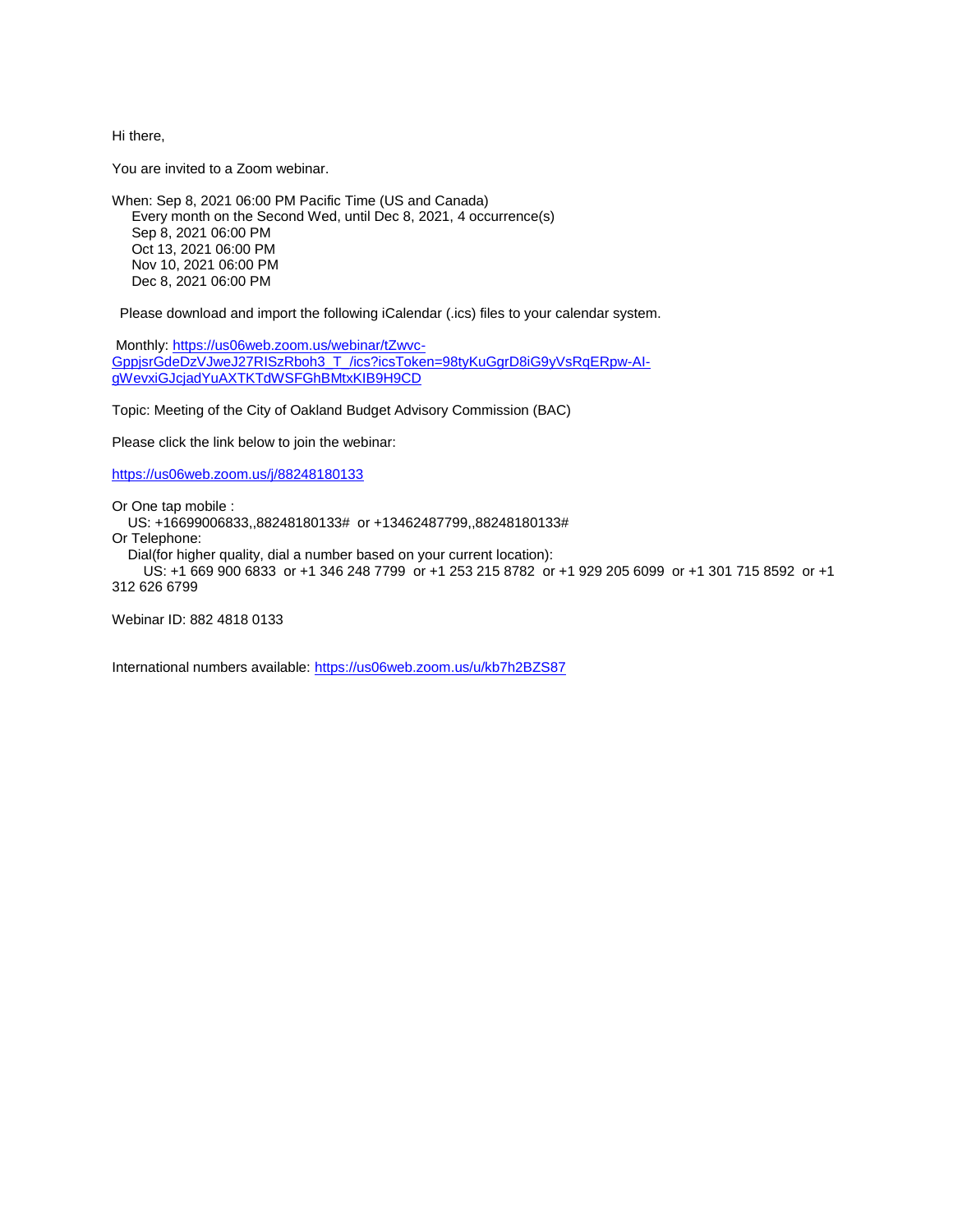# **City of Oakland Budget Advisory Commission**

# **Report on the City of Oakland's Biennial 2021-23 Budget Cycle**

## **September, 2021**

Pursuant to the Consolidated Fiscal Policy ("CFP") (13279 C.M.S.), the Budget Advisory Commission ("BAC" or "Commission") submits this Report on the City of Oakland's Biennial 2021-23 Budget Cycle. The Report was approved by the BAC at a meeting held on Sept. 8th, 2021.

#### **Executive Summary**

This report contains the BAC's comments and recommendations related to the 2021-23 budget.

With regard to process, the CFP has been in use now for four budget cycles, and the BAC believes that it has generally worked to improve transparency and increase the predictability and reliability of the budget process for the public. Based on our observations, however, and in accordance with the BAC's mandate to look for "opportunities for improving the process in future years," now is a good time to make adjustments and improvements to the process and to the policies that guide the development and adoption of the biennial budget.

Following is a summary of our recommendations, some of which are new, and some of which are carried forward from the BAC's September 2019 and June 2021 report to the Mayor and Council. A more detailed discussion of each recommendation follows this summary.

- 1. **Strengthening of Vital Services Stabilization Fund.** (VSSF) and setting a multi-year calendar to achieve full funding as recommended in our report of Sept. 25, 2019. (See Section 3)
- 2. **Avoiding Assuming County Responsibility Services:** The need to avoid assuming services that are a responsibility of Alameda County. (See Section 3)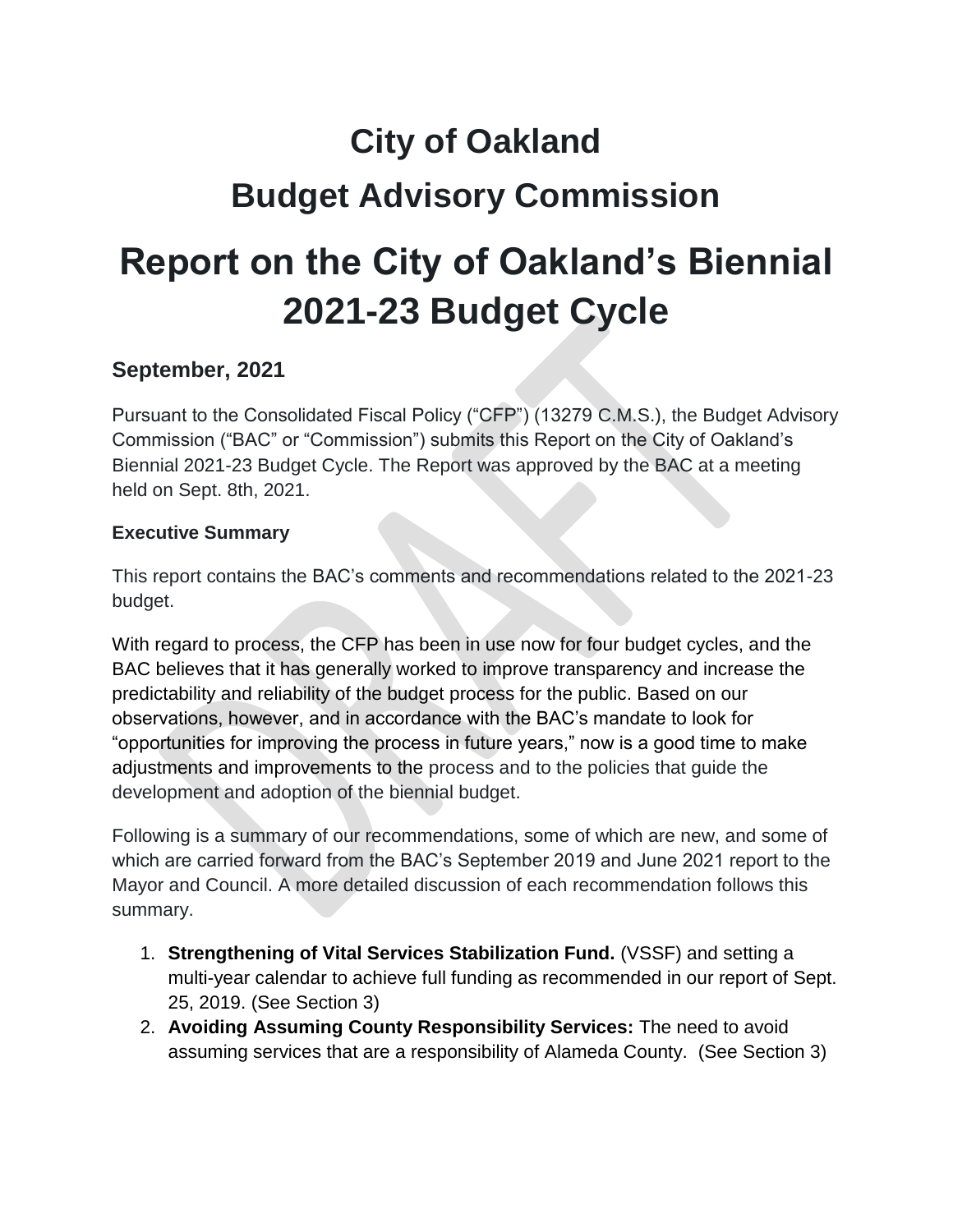- 3. **One Time Revenues Funding on Going Programs:** Careful management of the extensive use of one-time funds which have been used extensively to fund ongoing programs. (See Section 3)
- 4. **Funding of Police Overtime**: Police overtime is both a tool for budget control and a source of concern. Simply cutting budgeted OPD overtime will not solve the issue if Oakland continues to request the same or a higher level of services from the OPD. (See Section 3)
- 5. **Funding of OPEB**: Explore additional/new efforts to reduce the long-term OPEB liability. (See Section 3)
- 6. **State Budget actions:** Develop improved systems for evaluating and anticipating the effects of state budget actions so that they may be incorporated into the budget. (See Section 3)
- 7. **Unexpected Additional Revenues:** If/when added revenues occur as a result of unexpected occurrences or voter action, dedicate a significant portion of these revenues to increasing long term financial stability. (See Section 3)
- 8. **Ongoing Additional Revenues:** Continued efforts to develop additional revenue sources. We recommend examining the relationship with the Port of Oakland to determine if significant additional revenues can be obtained. We further recommend that the Council request the Port to retain an independent consultant to review and report upon the legal and fiscal aspects of the port providing additional support to the General Purpose fund. This is discussed in more detail below. (See Section 3)
- 9. **Budget Accessibility:** The new budget format presented some initial challenges but, in the long term, will be a significant improvement in promoting accessibility to Oakland residents.
- 10.**Post-COVID Changes in Service Delivery:** Evaluate the potential effects of changed service delivery resulting from changed post Covid actions and modify City service delivery as appropriate.
- 11.**Review Budget Calendar:** Review the budget calendar to ensure the consideration of collateral reports such as the Auditor's performance report of June 14, 2021.
- 12.**Reinstitute Public Meetings:** As appropriate and timely reinstitute the public meetings required by the CFP which were held in abeyance due to Covid.
- 13.**Long-Term Debt Consideration:** Clear information and consideration of longterm debt in the process of budget adoption, as previously recommended.
- 14.**Five-Year Forecast Process:** Include BAC in the 5-year budget forecast process, as previously recommended.
- 15.**New Revenue Sources:** We support the Council's positive actions to consider the revenue side of the budget and new funding sources. (See Section 3)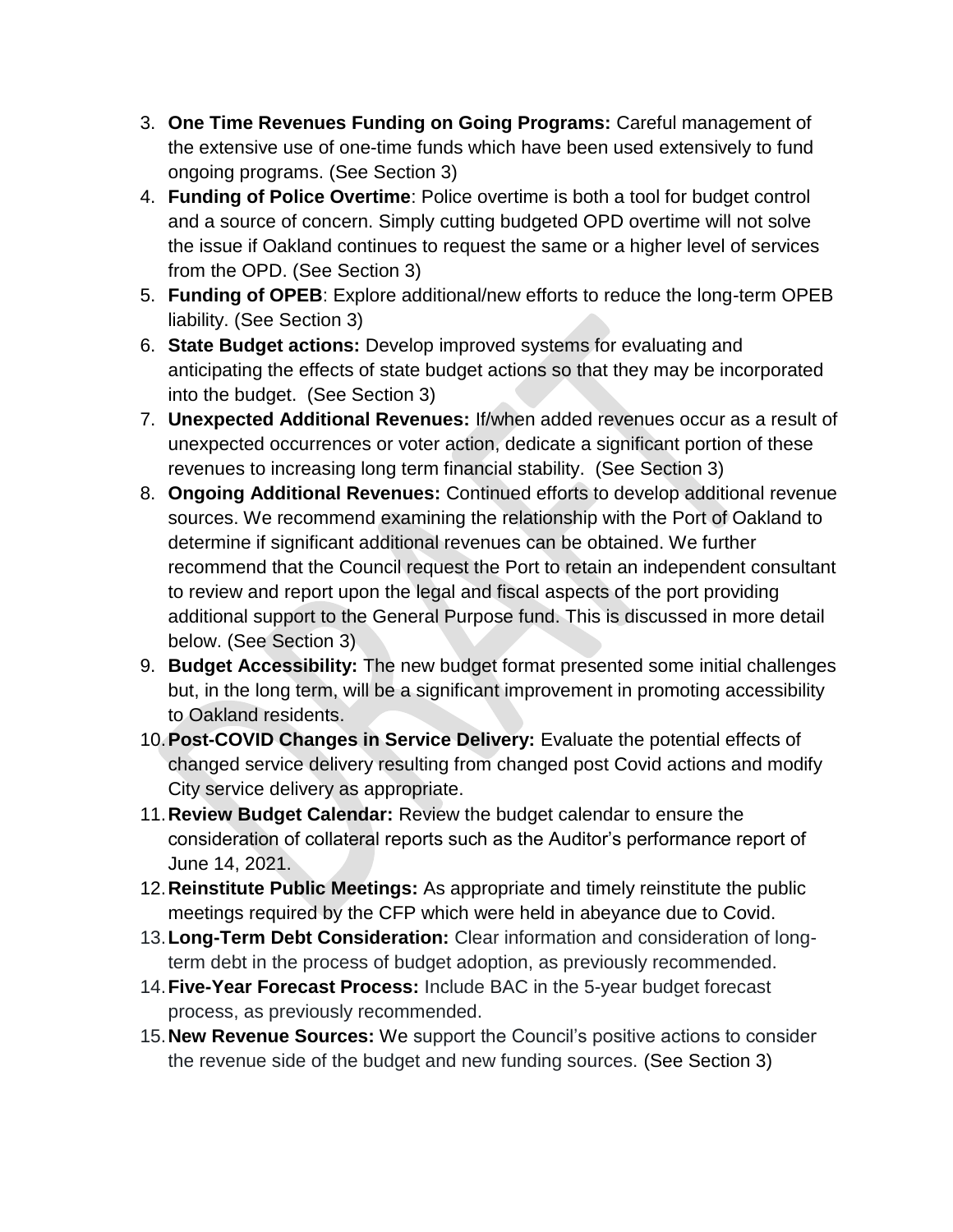# **The Budget Process**

#### **A. Overview:**

This portion of the Budget Advisory Commission's report will focus not on the content of the Adopted Policy Budget, but rather on the process of the recently concluded budget cycle, and how effective the process has been to support the goals of addressing the longer-term priorities of the city, to incorporate into the Adopted Policy Budget the community feedback provided during the budget deliberation process, and finally, ensuring accessibility, transparency, outreach, education and community input into the budget process overall.

#### **B. Overall Process:**

In light of unprecedented and evolving changes, and great uncertainty, with regard to the City's financial condition, (due not only to the economic crisis brought on by the COVID pandemic, but also due to evolving crises around homelessness, significant proposed changes in the structure and delivery of public safety services, and lastly, significant financial relief from the federal government), the FY 2021-23 budget process itself seems to have gone relatively smoothly this cycle.

The BAC would like to commend the administration on some of the innovations in budgeting practices undertaken this year.

- 1. **Open Gov:** First, moving the budget information and accessibility to the OpenGov platform has enabled a degree of transparency to Oakland's budgeting process that largely did not exist in prior budget cycles. The ability to access and visualize greater levels of detail to the City's budget has been very helpful.
- 2. **Equity Analysis:** Second, we support the efforts to look at the budget through an equity lens working with the Department of Race and Equity and leveraging the equity analysis tool.
- 3. **Zero-Based Budgeting:** The BAC supports the practice of zero-based budgeting to ensure that a fresh look is taken at all existing programs to ensure their ongoing usefulness and relevance to support the city's overall priorities.
- 4. **Service Inventory:** The BAC supports the exercise of conducting a service inventory within each department to help clarify which constituent group each department is supporting (whether internal or external) to help ensure alignment between departmental activity and broader policy goals and outcomes.
- 5. **Re-Building the OPD Budget:** We support the exercise undertaken this year to reexamine in detail the OPD budget. We feel that the effort to adequately address overtime costs, and to systematically examine resource needs and spending trends will provide the necessary transparency to support future conversations around reexamining how public safety services are delivered to the residents and taxpayers of Oakland.

#### **C. Community Input to the Budget Process:**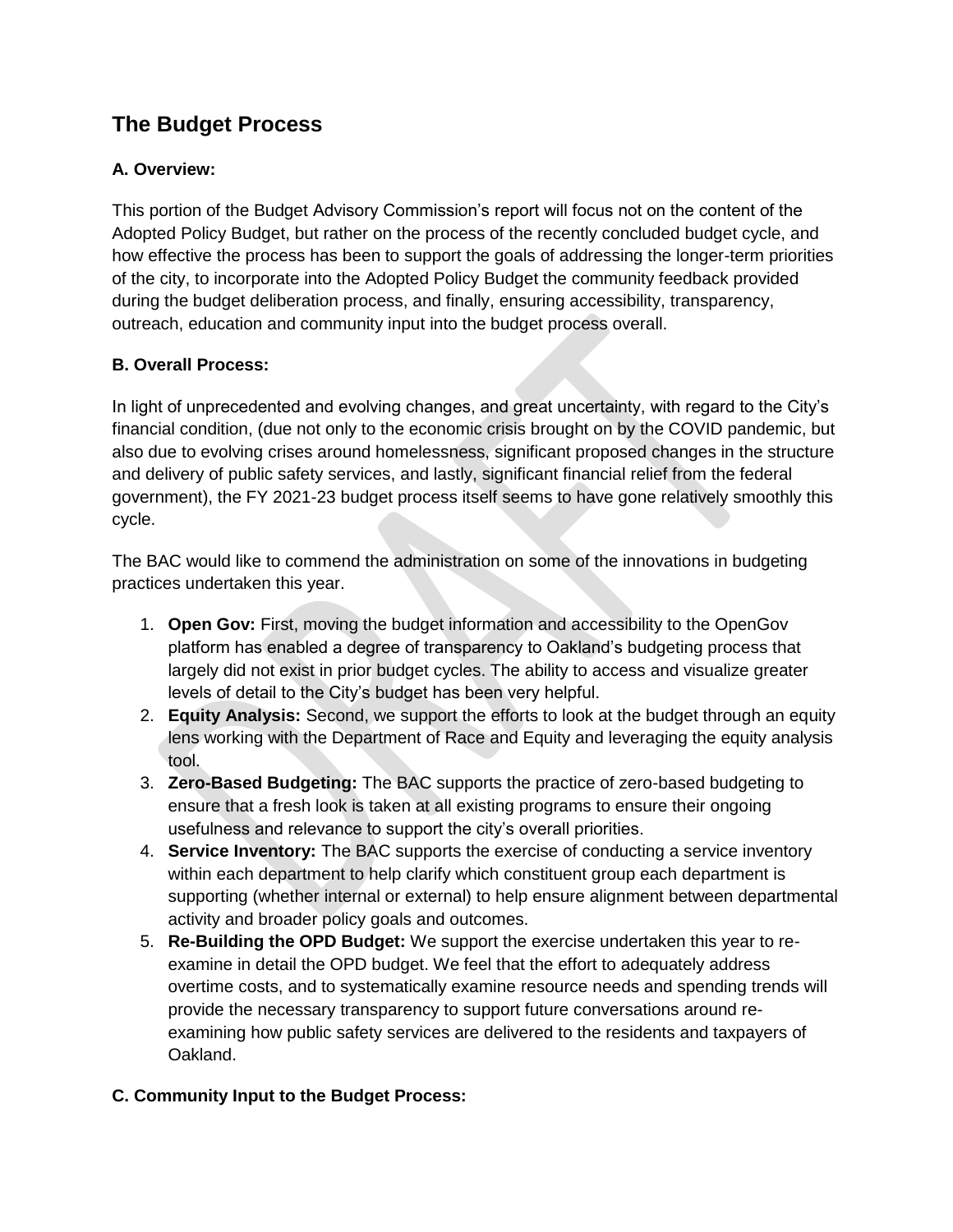The BAC would like to share the following feedback on the budget town hall process, as of midlate May 2021. For context, one or more BAC members attended 6 of the 8 councilmembers' budget town hall meetings, and would like to share the following feedback and observations:

- 1. **Accessibility:** Given the restrictions of the COVID pandemic, most of these meetings took place virtually via Zoom, Facebook live, and similar channels. One councilmember conducted her meeting outside and in-person at a city park. We observed only one councilmember offering translation services in languages other than English, and would recommend that making translation available (in the more commonly spoken languages across Oakland, e.g. Spanish, Mandarin, Vietnamese, Arabic) be a standard practice wherever possible.
- 2. **Structure**: Overall, the BAC felt the meetings were well structured, with time for the councilmembers to share their priorities, to explain the budget process, to give an overview of the MPPB, and finally for attendees to provide feedback either via direct questions, or questions submitted via chat channels on the online forums.
- 3. **Content**: The content offered during the meeting was helpful and accessible to those residents who may not follow the city's budget on a regular basis. We found the PowerPoint visual aids to be helpful in explaining budget process, content, timelines and choices to residents. Most town hall meetings took the time to explain to attendees how to use and navigate the new online tools on OpenGov. We did observe, in a couple of meetings, a tendency toward either campaigning or pushing a particular policy agenda, and would advocate for keeping the discussions as balanced and neutral as possible.
- 4. **Public Meetings**: When appropriate and timely reinstitute the public meetings required by the CFP which were in abeyance due to Covid.

**D. Councilmember and Constituent Group Clarifications:** The BAC would like to highlight a trend that we have observed in recent cycles, around the number and frequency of questions posed by councilmembers, (and certain constituent groups) and the volume of information in the responses provided by the budget staff. Please see a summary of our observations below.

|                             | <b>Number of City Council QUESTIONS</b> |            |             |                                            |            |             |
|-----------------------------|-----------------------------------------|------------|-------------|--------------------------------------------|------------|-------------|
|                             | <b>Addressed by Staff</b>               |            |             | Number of PAGES of Staff Response Document |            |             |
| <b>BUDGET CYCLE YEARS:</b>  | FY 2017-19                              | FY 2019-21 | FY 2021-23  | FY 2017-19                                 | FY 2019-21 | FY 2021-23  |
| Staff Response #1           | 33                                      | 17         |             | 17                                         |            |             |
| Staff Response #2           | 43                                      | 40         | 16          | 23                                         | 19         | 11          |
| Staff Response #3           | 48                                      |            | 69          | 21                                         |            | 24          |
| Staff Response #4           |                                         | 38         | 43          |                                            | 12         | 48          |
| Staff Response #5           | 10                                      | 33         | 60          |                                            | 15         | 78          |
| Staff Response #6           | <b>None</b>                             | 10         | 13          | <b>None</b>                                |            |             |
| Supplemental Revenue Report | <b>None</b>                             |            | <b>None</b> | <b>None</b>                                | 13         | <b>None</b> |
| Staff Response #7           | <b>None</b>                             |            | <b>None</b> | <b>None</b>                                | 34         | <b>None</b> |
| <b>TOTAL:</b>               | 134                                     | 149        | 206         | 69                                         | 111        | 179         |

*Sources: BAC analysis of documentation posted t[o https://www.oaklandca.gov/topics/fiscal-year-2021-2023-budget,](https://www.oaklandca.gov/topics/fiscal-year-2021-2023-budget) and prior BAC reports to Council.*

While we fully support council's ability to ask clarifying questions of staff in order to make fullyinformed decisions around the policy budget, we would welcome the opportunity to engage with councilmembers and with staff to explore possible ways to achieve greater efficiencies in this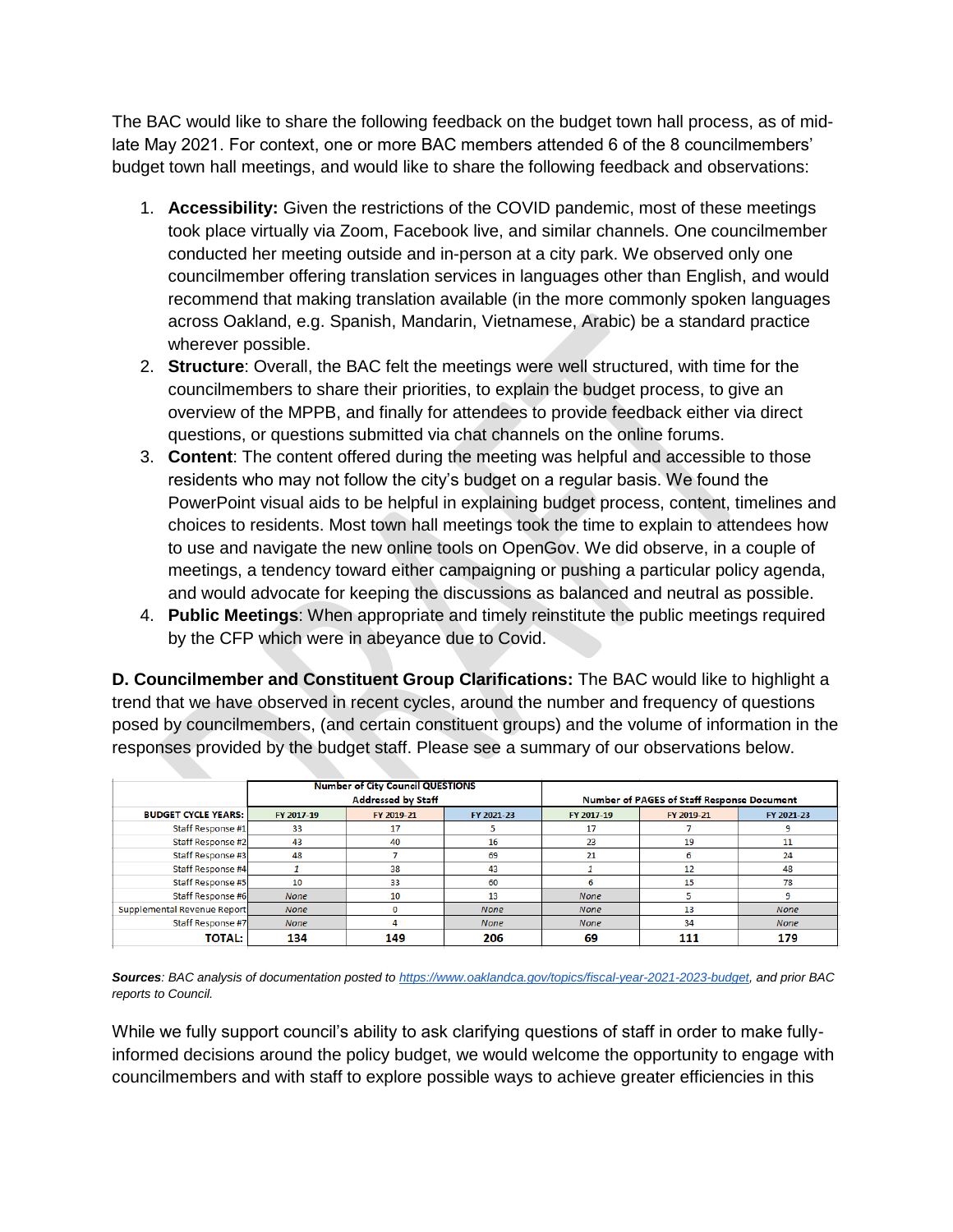clarification process, in a way that would place less of a demand on staff time and effort during budget deliberations.

# **III. The Adopted Policy Budget.**

#### **A. Strengthening of Vital Services Stabilization Fund.**

The Vital Services Stabilization Fund played an important role in first responding to the economic downturn caused by the Pandemic. We support the effort in this budget to again begin replenishing this Fund in the amount of \$4.83m.

However, it is essential to take action as soon as fiscally prudent to further strengthen the Fund. To accomplish this, we recommend adopting a policy to a multi-year calendar to set aside a greater portion of excess RETT funds and dedicating 25% of any unexpected revenues in excess of \$1m to the account.

#### **B. One Time Revenues for the Funding of Ongoing Programs**

The Proposed Budget makes significant use of one-time revenues to fund ongoing programs. We estimate this to be over \$200m. We recommend that all such actions be clearly identified in the Budget. We further recommend that, at the time of each quarterly financial report, the Council review the financial situation to determine if funding can be transferred to an ongoing financing source and the one-time funds be used to either fund one time programs or to further strengthen the financial stability of the city. We also note that the resolution required as to one time revenues did not appear to have been publicly adopted with the budget.

#### **C. Avoiding Assuming County Responsibility Services**.

Oakland is faced with structural changes in a number of areas to meet challenges in areas such as Homelessness, Housing, Reimagining Public Safety, Public Health, alcohol and drug services. The County of Alameda has a significant responsibility in many of these areas and significantly greater resources. We recognize the uncertainties around Measure W, but, assuming the validation of this measure, very significant monies would become available for homeless services. Similarly, the MACRO program utilizes mental health services, which in many cases are a primary county responsibility. We recommend that Oakland establish a working relationship with Alameda County at all levels.

#### **D. Funding of Police Overtime**.

Year after year, OPD spends millions more than its allotted budget on overtime spending. Police overtime is both a tool for budget control and a source of concern. While the Police Department does have an overtime policy in place since December 2020, higher than budgeted overtime is an ongoing issue. Given the expense of permanent staffing levels, overtime can effectively leverage the level force. As Oakland re-tasks the OPD (see Implementing Reimagining Public Safety), we believe that the level of OPD service may be transferred and cost reduced. There may be some offset in overall city expenses as services are moved to other departments. The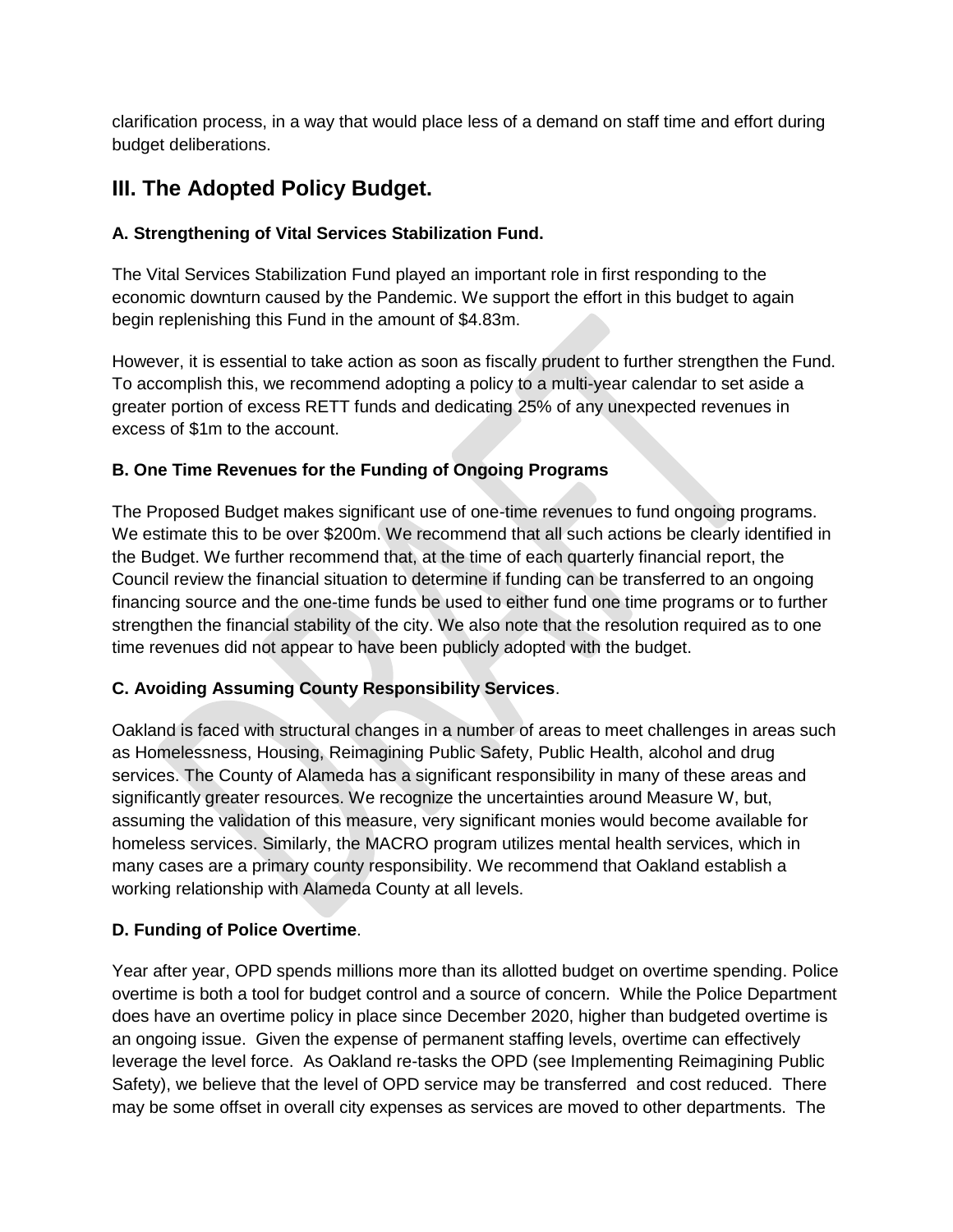goal of this is not only reduced cost but to increase the effectiveness of Oakland's service response. Until Oakland is able to decrease the service demands of the OPD, excess overtime will be a chronic condition. This cannot be cured without the transfer of service demands or an increase in OPD staffing. Simply cutting budgeted OPD overtime will not solve the issue if Oakland continues to request the same or a higher level of services from the OPD.

#### **E. Funding of OPEB**

We support continued efforts to fund the OPEB deficit to reduce that long- term liability.

#### **F: Unexpected Additional Revenues:**

If additional revenues become available, they should be dedicated to the Vital Services Stabilization Fund, reduction of the OPEB or other long-term liabilities.

#### **G: Consideration of Additional Revenues:**

We support the council's action in regard to consideration of a progressive business tax, review of potential revenues from the Port of Oakland (please see additional commentary below), or other potential new revenue sources.

#### **H. State Budget actions:**

In our prior report of June 2021, we commented "that it is probable that the state budget will contain funding for some of the city programs which are significantly challenged such as housing and homelessness. We recommend that, when possible, such funding be used to bring further stability to various affected city programs. Such a situation did occur resulting in numerous budget amendments that were often confusing to the public." We recommend developing improved systems for evaluating and anticipating the effects of state budget actions so that they may be incorporated into the adopted budget rather than numerous post adoption amendments. This may require revision of the budget calendar, including a possible charter amendment.

#### **I. Implementing Reimagining Public Safety:**

Due to timing, this budget has not aligned with the recommendations of the Reimagining the Oakland Police Force Task Force (Task Force). Task Force recommendations focused on the management of the OPD overtime budget, the thoughtful transitions from the OPD budget to social and other City services, and the cessation of certain OPD activities.

We anticipate that there will be significant proposals to implement the recommendations to reimagine public safety. We recommend that, when services are proposed to be shifted, it be done either in a zero-sum manner or there be recognition that there will be added transition costs during that time. Understanding and changing the demands on police services is critical managing the OPD budget (overtime and otherwise).